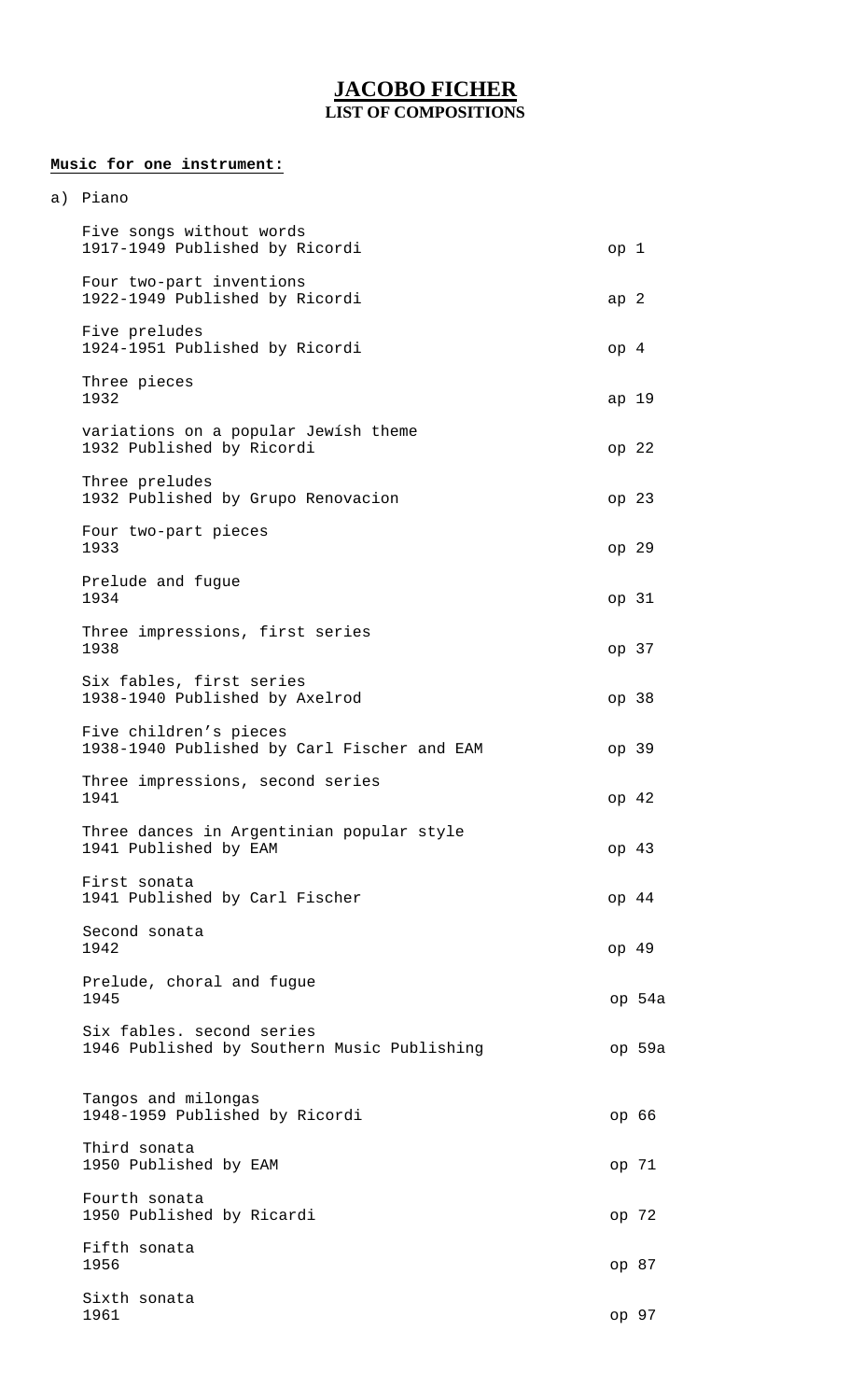|         | Tocatta<br>1962                                                                                                                                          |                 | op 99            |          |        |
|---------|----------------------------------------------------------------------------------------------------------------------------------------------------------|-----------------|------------------|----------|--------|
|         | Seventh sonata<br>1963                                                                                                                                   |                 | op 101           |          |        |
|         | Five portraits<br>1970                                                                                                                                   |                 | op 113           |          |        |
|         | Eighth sonata<br>1971                                                                                                                                    |                 | op 115           |          |        |
|         | Four preludes<br>1972                                                                                                                                    |                 | op 119           |          |        |
|         | Ninth sonata<br>1973                                                                                                                                     |                 | op 122           |          |        |
|         | Three pieces<br>1974                                                                                                                                     |                 | op 129           |          |        |
|         | b) Violin                                                                                                                                                |                 |                  |          |        |
|         | Grave and presto<br>1924-1951                                                                                                                            | op <sub>3</sub> |                  |          |        |
| $\in$ ) | Harp                                                                                                                                                     |                 |                  |          |        |
|         | Sonata<br>1945                                                                                                                                           |                 |                  |          | op 55  |
|         | d) Piano, four hands                                                                                                                                     |                 |                  |          |        |
|         | Prelude, siciliana and fugue<br>1969 Published by EAC                                                                                                    |                 |                  |          | op 111 |
|         | e) Different wind instruments                                                                                                                            |                 |                  |          |        |
|         | Four pieces for four soloists<br>1.- Prelude, for flute<br>2.- Intermezzo, for oboe<br>3.- Improvisation, for clarinet<br>4.- Dance, for bassoon<br>1974 |                 |                  |          | op 127 |
|         | Music for two instruments                                                                                                                                |                 |                  |          |        |
|         | Hebrew melody, for violin and piano<br>1928 Published by Geipel                                                                                          |                 |                  | op 12 #1 |        |
|         | Hebrew dance, for violin and piano<br>1969                                                                                                               |                 |                  | op 12 #2 |        |
|         | Elegiac song, for violoncello and piano<br>1928                                                                                                          |                 | op <sub>13</sub> |          |        |
|         | First sonata, for violin and piano<br>1929-1960                                                                                                          |                 | op 15            |          |        |
|         | Sonata, for flute and piano<br>1935 Published by EAM                                                                                                     |                 |                  | op 32 #1 |        |
|         | Sonata, for clarinet and piano<br>1937 Published by Ricordi                                                                                              |                 |                  | op 32 #2 |        |
|         | Sonata, for oboe and piano<br>1940 Published by EAM                                                                                                      |                 |                  | op 32 #3 |        |
|         | Sonata, for bassoon and piano<br>1970                                                                                                                    |                 |                  | op 32 #4 |        |
|         | Sonata, for violoncello and piano                                                                                                                        |                 |                  |          |        |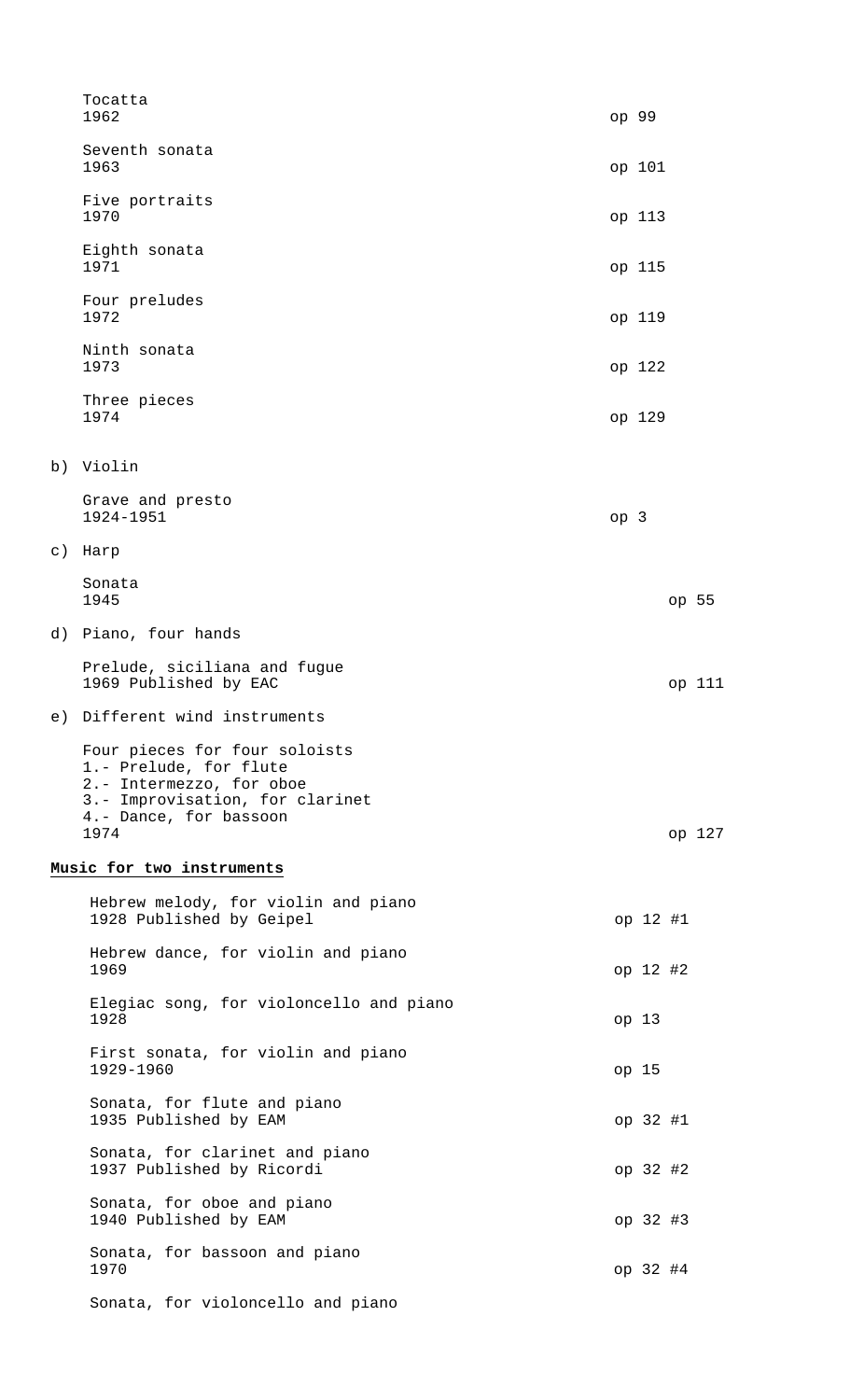| 1943                                                                               | op <sub>48</sub> |
|------------------------------------------------------------------------------------|------------------|
| Second sonata, for violin and piano<br>1945                                        | op 56            |
| Introduction and moto perpetuo, for violin and piano<br>1946                       | op 62            |
| Three Hebrew dances, for two pianos<br>1947 Published by Southern Music Publishing | op 64            |
| Three pieces, for violin and piano<br>1948 Published by EAM                        | op 65a           |
| Sonata, for flute and clarinet<br>1949                                             | op 68 #1         |
| Three pieces, for viola and piano<br>1953                                          | ор 76            |
| Sonata, for viola and piano<br>1953                                                | op80             |
| Third sonata, for violin and piano<br>1959                                         | op 93            |
| Poem, for two pianos<br>1966                                                       | op 106           |

## **Music for three or more instruments, -piano included, or any two instruments without piano:**

| First string quartet<br>1927-1947                                                              | OP <sub>9</sub> |                  |  |
|------------------------------------------------------------------------------------------------|-----------------|------------------|--|
| Suite in ancient style, for flute, oboe, clarinet,<br>bassoon, french horn and trumpet<br>1930 |                 | op 16            |  |
| Sonata, for viola, flute and piano<br>1931                                                     |                 | op 18            |  |
| Sonata, for saxophon, trumpet and piano<br>1932 Published by New Music                         |                 | op 21            |  |
| Trio, for violin, violoncello and piano<br>1935                                                |                 | op 30            |  |
| Second string quartet<br>1936                                                                  |                 | op <sub>35</sub> |  |
| Third string quartet<br>1943                                                                   |                 | op 50            |  |
| Sonata, for flute, oboe and bassoon<br>1949                                                    |                 | op 68 #2         |  |
| Sonata, for flute, oboe, clarinet and bassoon<br>1959                                          |                 | op 68 #3         |  |
| Fourth string quartet<br>1952                                                                  |                 | op 73            |  |
| Quartet, for saxophons (soprano, alto, tenor and                                               |                 |                  |  |
| baritone)<br>1957 Published by Sauthern Music Publishing                                       |                 | op 89            |  |
| Quintet, for piano and string quartet<br>1961                                                  |                 | op 96            |  |
| Quintet, for flute, oboe, clarinet, bassoon<br>and french horn<br>1969                         |                 | op 108           |  |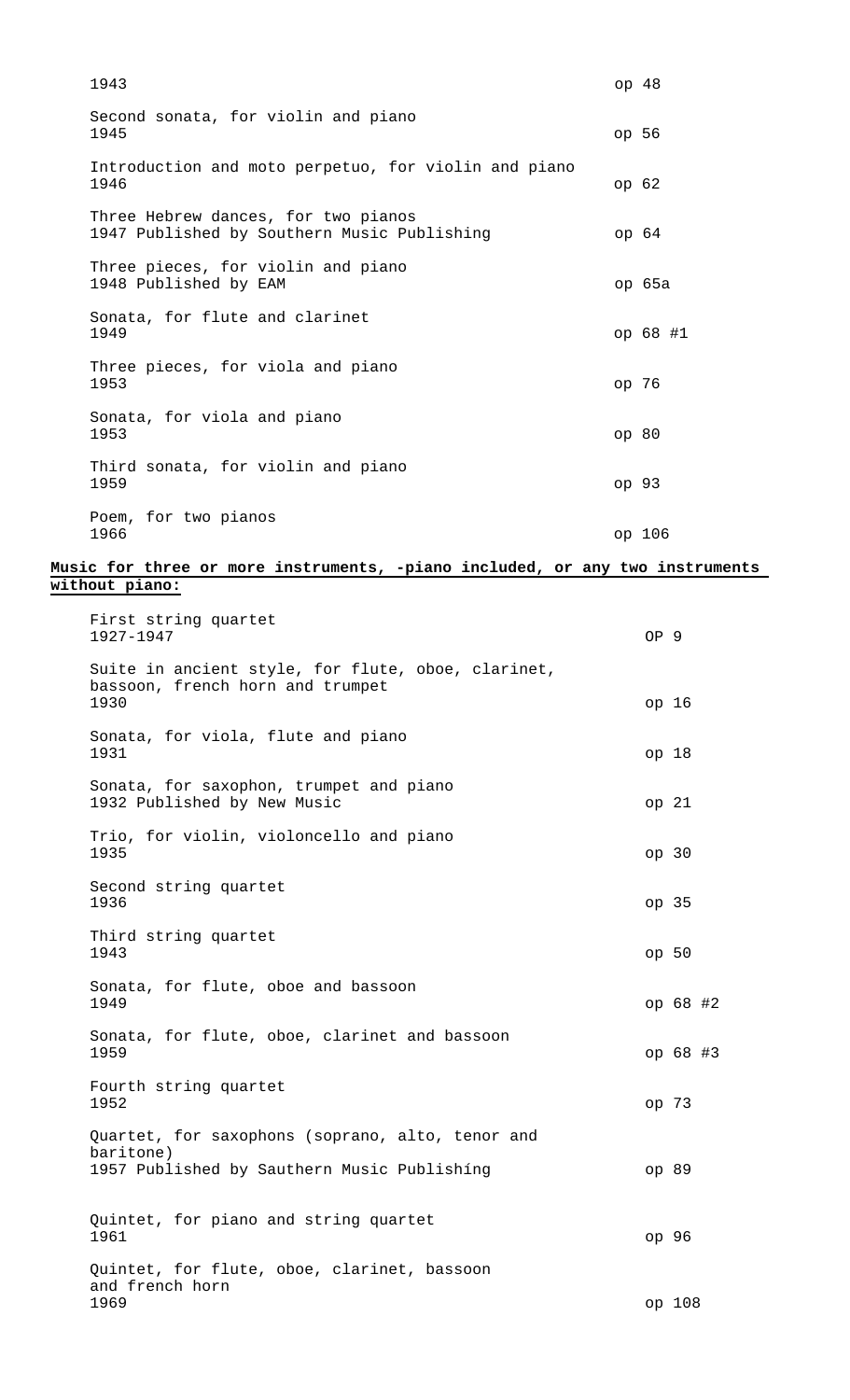| Three pieces, for brass and percussion<br>1971                                                                                                                        | op 116           |
|-----------------------------------------------------------------------------------------------------------------------------------------------------------------------|------------------|
| Introduction and allegro, for piano, violin, viola,<br>flute, oboe and bassoon<br>1971                                                                                | op 118           |
| Musíc for voice and piano or orchestra:                                                                                                                               |                  |
| Two pieces, for voice and piano<br>Words by Gabriela Mistral<br>1969                                                                                                  | op 27            |
| Seven songs of love, for voice and piano<br>Words by Jehuda Ha-Levy<br>1934                                                                                           | op <sub>28</sub> |
| Eight poems, for voice and piano<br>Words by César Tiempo<br>1935 Published by Grupo Renovación                                                                       | op <sub>33</sub> |
| El organillero (The hand organ player)<br>for bass and piano or orchestra<br>Words by Leónidas Barletta<br>1949-1950                                                  | op 41            |
| Seven songs, for voice and piano<br>Words by Amado Villar                                                                                                             |                  |
| 1941 Published by EAM<br>Three sonnets, for contralto and piano<br>Words by Leónidas Barletta                                                                         | op 45            |
| 1946<br>Three sonnets, for voice and piano<br>Words by Francisco Luis Bernárdez                                                                                       | op 57            |
| 1946<br>Two songs, for voice and piano<br>words by Longfellow                                                                                                         | op 58            |
| 1949<br>Tres décimas (Three ten-line stanza),<br>for voice and piano                                                                                                  | op 70            |
| Words by Manuel Rugeles<br>1952                                                                                                                                       | op 74            |
| Six songs of the Paraná River,<br>for voice and piano<br>for voice and orchestra                                                                                      | op 77a<br>op 77b |
| Words by Rafael Alberti<br>1953 Published by Ricordi<br>Four ballads of the Paraná River, for voice and piano<br>Words by Rafael Albertí<br>1953 Published by Ricordi | ap 79            |
| Mi aldea (My village), cantata for soprano,<br>contralto, tenor and chamber orchestra<br>Words by Manuel Rugeles                                                      |                  |
| 1958                                                                                                                                                                  | OP 91            |
| Five sonnets, for voice and orchestra<br>Words by Shakespeare<br>1961                                                                                                 | op <sub>94</sub> |
| Five poems, for voice and piano<br>Words by J. Aramburu, R. E. Molinari,<br>I. Malinow and V. Pueyrredón                                                              |                  |
| 1963                                                                                                                                                                  | op 100           |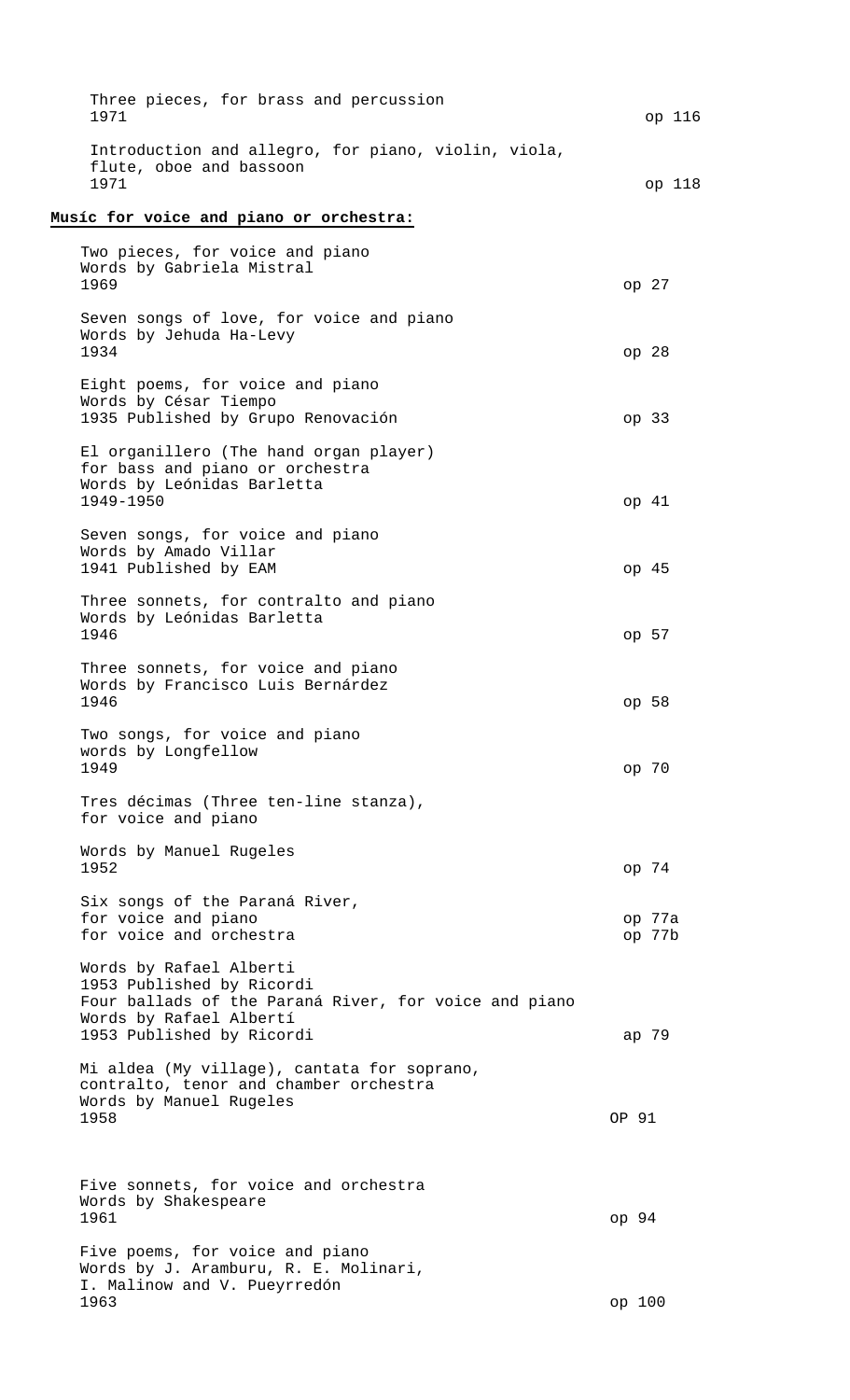| Five sonnets of love, for voice and piano<br>Words by Manuel Rugeles<br>1964                                                                            | op 102           |
|---------------------------------------------------------------------------------------------------------------------------------------------------------|------------------|
| Three poems, for voice and piano<br>Words by Lázaro Liacho and César Tiempo<br>1969                                                                     | OP 109           |
| Three songs, for voice and piano<br>Words by Pueyrredón, Constelna and del Campo<br>1969                                                                | op 110           |
| Three songs, for soprano or tenor and piano<br>Words by Juan Carlos Carbalho, Laura Holmberg de<br>Bracht and Félix Argota Salinas<br>1971              | op 117           |
| Five sonnets, for soprano or tenor and piano<br>Words by Córdova Iturburu<br>1973                                                                       | op 124           |
| Three songs, for voice and piano<br>1973                                                                                                                | op 126           |
| Four poems, for voice and piano<br>Words by Arminda Ralesky<br>1977                                                                                     | op 132           |
| Music. for choir, a capella or accompanied by piano or orchestra, with or                                                                               |                  |
| without soloists:                                                                                                                                       |                  |
| Three chorus a capella for four mixed voices<br>Words by Rafael Alberti<br>1928-1954 Published by Southern Music Publishing                             | op 14            |
| The dead rose, for choir and piano<br>Words by Ioesch<br>1936                                                                                           | op 34            |
| 1. Psalm 119<br>2. Pulvis eris et pulvis reverterís,<br>for tenor, female choir and piano or orchestra<br>#2 Words by Leónidas Barletta<br>1944         | op 52a<br>op 52b |
| Salmo de alegria (Psalm of joy), cantata in<br>commemoration of the new State of Israel,<br>for soprano, contralto, tenor, bass, choir<br>and orchestra |                  |
| Words by Rafael Alberti<br>1949                                                                                                                         | op 69            |
| Two chorus a capella, for four mixed voices<br>1. Esto. Words by Francisco L. Bernárdez<br>2. Bruma de oro. Words by Conrado Nalé Roxlo<br>1955         | op 83            |
| Rapsody, for choir and quartet of saxophons<br>Words by Rafael Albertí                                                                                  |                  |
| 1956 Published by Southern Music Publishing                                                                                                             | op 88            |
| Four sonnets of love, for choir a capella<br>Words by Manuel Rugeles<br>1964 Published by Southern, Music Publishing                                    | op 104           |
| Kadish, cantata for soprano, contralto, tenor,<br>bass, choir and orchestra                                                                             |                  |
| Words by Arminda Ralesky<br>1969                                                                                                                        | op 112           |
| Three chorus a capella<br>Words by Alfonsína Storni                                                                                                     |                  |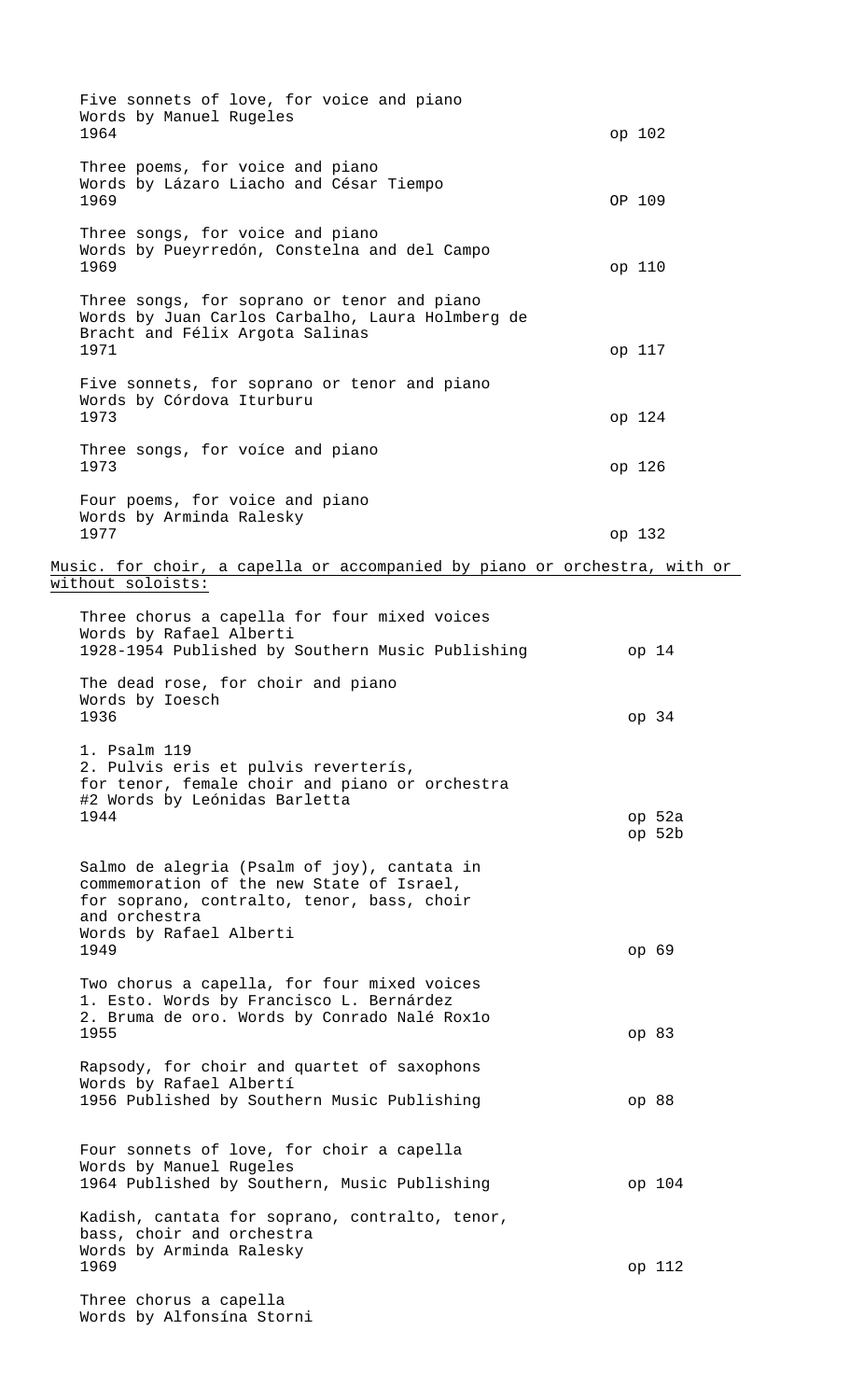| 1970                                                                                | op 114           |
|-------------------------------------------------------------------------------------|------------------|
| Three chorus a capella<br>Words by E. Carriego, E. Amorín and G. Blest Gana<br>1971 | op 120           |
| Four sonnets, for choir a capella<br>Words by Córdova Iturburu<br>1973              | op 125           |
| Concertos for soloist and orchestra:                                                |                  |
| Concerto, for violin and orchestra<br>1942                                          | op 46            |
| First concerto, for piano and orchestra<br>1945                                     | op 53            |
| Three pieces, for violin and chamber orchestra<br>1948                              | op 65b           |
| Second concerto, for piano and orchestra<br>1954                                    | op 81            |
| Concerto, for harp and chamber orchestra<br>1955                                    | op 85            |
| Third concerto, for piano and orchestra<br>1964                                     | op 103           |
| Concerto for flute and orchestra<br>1968                                            | op 107           |
| Concerto for violoncello and orchestra<br>1974                                      | op 128           |
| Music for chamber orchestra:                                                        |                  |
| Two Poems, #16 and #42, from The Gardener, by<br>Rabindranath Tagore<br>1926        | op 10            |
| First symphony, for chamber orchestra<br>1932                                       | op <sub>20</sub> |
| Gaucho, suite for chamber orchestra<br>1944                                         | op 51            |
| Prelude, choral and fugue<br>1945                                                   | op 54b           |
| Six fables, second series<br>1951                                                   | op 59b           |
| Serenata, for string orchestra<br>1947 Published by EAM                             | op 61            |
| Third suite, for chamber orchestra<br>1953                                          | op 78            |
| Ninth symphony, for chamber orchestra<br>1973                                       | op 123           |
| Music for symphony orchestra:                                                       |                  |
| First suite on Jewish themes<br>1924-1966                                           | op 5             |
| Second symphonic suite<br>1926-1962                                                 | op <sub>6</sub>  |
| Heroic poem<br>1928                                                                 | op 7             |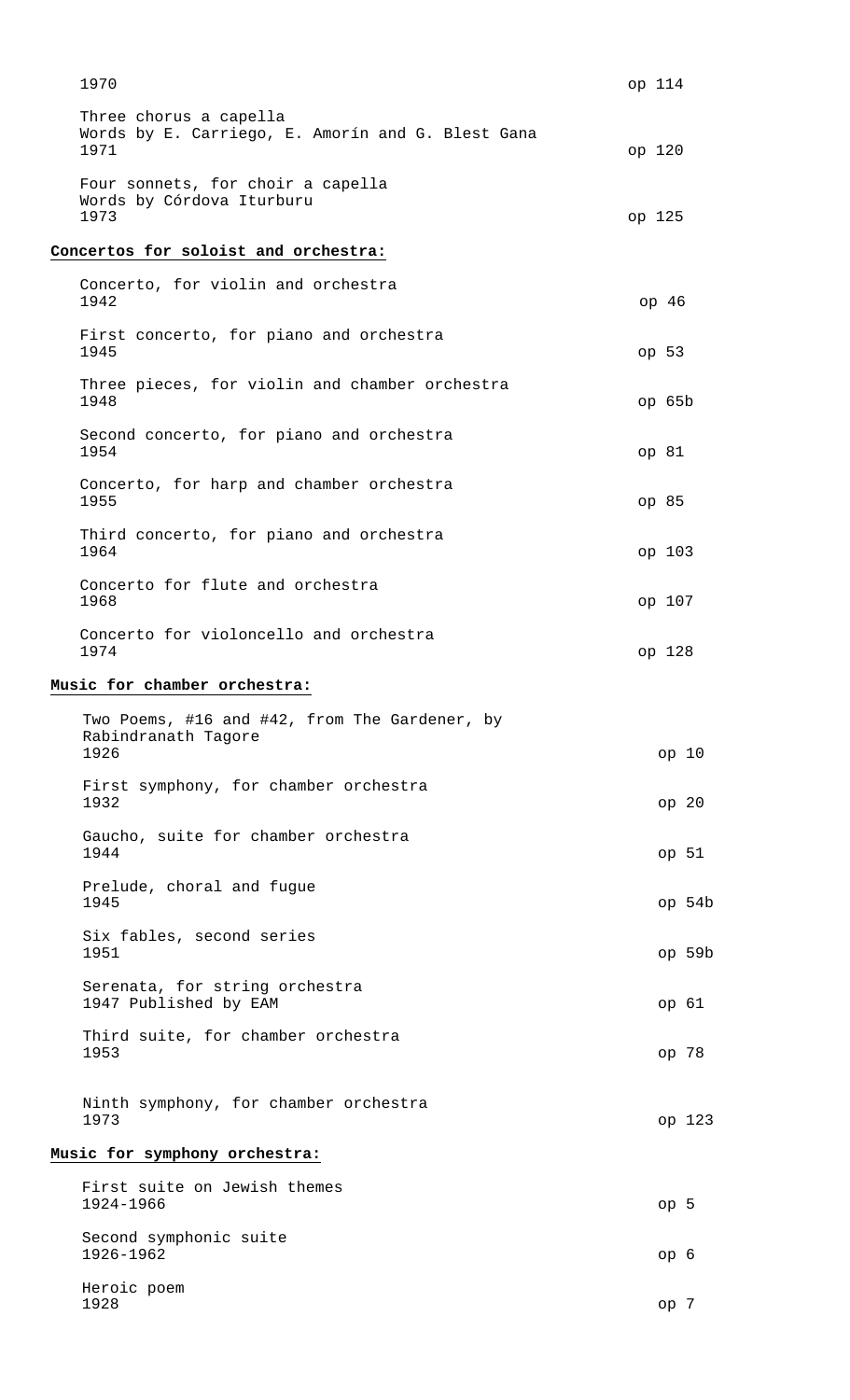Sulamita, love poem inspired in Alexander Kuprin´s novel 1927-1960 op 8 Pathetic overture-Exodus 1928-1960 op 11 Three symphonic sketches inspired on the Talmud 1930 op 17 Second symphony 1933 op 24 Third symphony 1938-1940 op 36 Fourth symphony 1946 op 60 Fifth symphony, "So Spoke Isaiah" 1947 op 63 Hamlet, four symphonic movements 1948 op 67 Overture for Don Segundo Sombra, novel by Ricardo Güiraldes 1954 op 82 Sixth symphony 1956 op 86 Oda a la libertad (Ode to liberty), for speaker and orchestra 1957 op 90 Seventh symphony, "Epopeya de Mayo" ("May Epopee") 1958-1959 op 92 Variations and fugue on a theme by Mozart 1961 Published by EAM op 95 Festive overture 1962 op 98 Eighth symphony 1965 op 105 Argentine capriccio 1972 op 121 Dramatic overture 1975 op 130 Tenth symphony, for two soloists, choir and orchestra based on the poem "Israel" by Jorge L. Borges<br>1976/77 1976/77 op 131 **Ballets:** Colombina de hoy, in one act, for two pianos Libretto bv N. Evreinoff  $1933$  op 25 Los invitados (The guests), in one act, for chamber orchestra Libretto by B. Romanoff 1933 op 26 Melchor, ballet with choir, in three acts and fourteen scenes Libretto by César Tiempo 1938-1939 op 40